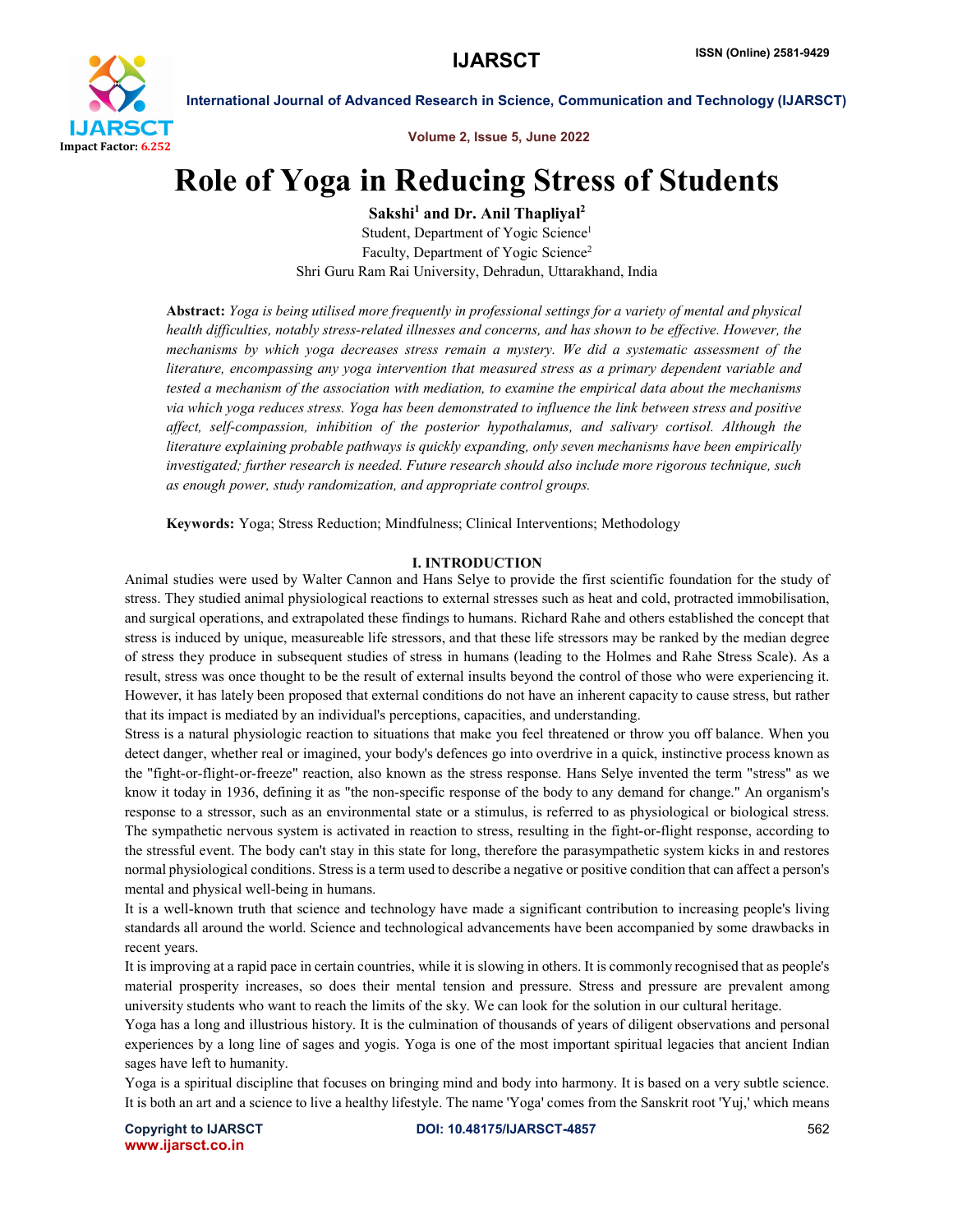

International Journal of Advanced Research in Science, Communication and Technology (IJARSCT)

### Volume 2, Issue 5, June 2022

'to join, yoke, or unify.' Yoga, according to Yogic texts, leads to the union of individual consciousness with that of the Universal Consciousness, implying complete harmony between the mind and body, as well as between Man and Nature. Everything in the universe, according to current scientists, is only a manifestation of the same quantum firmament. A yogi is someone who has experienced this oneness of existence and has gained the state of freedom known as mukti, nirvana, or moksha. As a result, the goal of Yoga is to achieve Self-realization, which leads to 'the state of liberation' (Moksha) or 'freedom' (Kaivalya). Yoga practise should emphasise living with freedom in all aspects of life, as well as health and harmony. "Yoga" also refers to an inner science that includes a number of techniques for realising this union and gaining control over one's fate. Yoga, commonly regarded as a 'immortal cultural result' of the Indus Saraswati Valley civilization, which dates back to 2700 B.C., has proven to be beneficial to humanity's material and spiritual well-being. Yoga Sadhana's very identity is based on basic humanitarian values.

# II. STRESS MANAGEMENT THROUGH YOGA

Yoga has been shown to help with stress management through a variety of ways. These strategies act on both an individual and a communal level to provide great relief from the situation of excessive stress. They assist in alleviating the problem's bodily and psychological negative effects by guaranteeing a healthy and constructive reaction to stress stimuli. Yoga has been shown to have a beneficial effect on the parasympathetic nervous system, which can help to lower heart rate and blood pressure. The body's demand for oxygen is reduced as a result. Yoga can also aid with digestion, immunity, and the efficient elimination of harmful wastes, as well as increasing lung capacity. This technique can also help to lessen the likelihood of stress leading to anxiety and despair.

Yoga consists of a variety of physical postures, gentle stretching movements, breathing techniques that can lead to progressive relaxation, imagery, and meditation. All of these strategies have a specific purpose and lead to a greater understanding of what is occurring to oneself during times of stress - emotionally, physically, cognitively, and energetically. By becoming more conscious of each component of the body, one can gain a better comprehension of it. The approach entails paying close attention to each and every component, resulting in a complete treatment.

The first step in the exercise is to become conscious of the stressful stimuli so that you know what you're up against. Recognizing the opponent is crucial in warfare, and similarly, understanding the variables that produce stress can assist you in determining how to deal with it. Yoga teaches you how to control your natural and immediate responses to stress. Psychological responses can also be learned with practise. This means that when a stressful circumstance arises, the body's previous reflexes that put it on alert or alarm do not take control.

And as a result, no matter what problems you confront, you remain calm, composed, and capable of dealing with the issue with a level mind. Almost everyone is affected by this extreme word. People from all walks of life experience stress in some form or another. In this essay, I'd want to discuss the origins of stress and how to treat it using a natural therapy called YOGA. But, before we get to that stage, we need to know exactly what is causing the stress. Stress is mainly a mental strain brought on by exhaustion or too much effort. Worrying over job or events from the past, present, or future might also cause it. Consider a businessman who exports his products to several countries; his business is doing well and growing; however, a situation arises, and he discovers that his business is declining; there may be a reason for this, and it may be temporary, allowing his business to bloom again; however, within this short time frame, the person develops stress, which may lead to severe mental hazards.

# III. EFFECT OF YOGA ON STRESS:

Yoga is an old Indian science, and several studies have shown that yoga and pranayama can help people cope with stress. Pranayama is the practise of manipulating the breath, which serves as a dynamic link between the body and the mind. Puraka (inhalation), kumbhaka (retention), and rechaka (exhalation) are the three phases of pranayama, which can be done quickly or slowly. Pranayama is a highly significant part of Maharishi Patanjali's Ashtanga Yoga, and it is thought to be far more important than yogasanas for maintaining good health. Both fast and slow pranayamas have been demonstrated to be effective in previous research, although they cause differing physiological circulatory reactions in healthy participants. Slow breathing techniques like Nadishuddhi, Savitri, and Pranav have been demonstrated to lower heart rate, systolic blood pressure (SBP), diastolic blood pressure (DBP), and increase pulse pressure (PP). There are limited studies on the effects of doing fast pranayamas. Fast pranayamas like Kapalabhati and Bhastrika have been shown

www.ijarsct.co.in